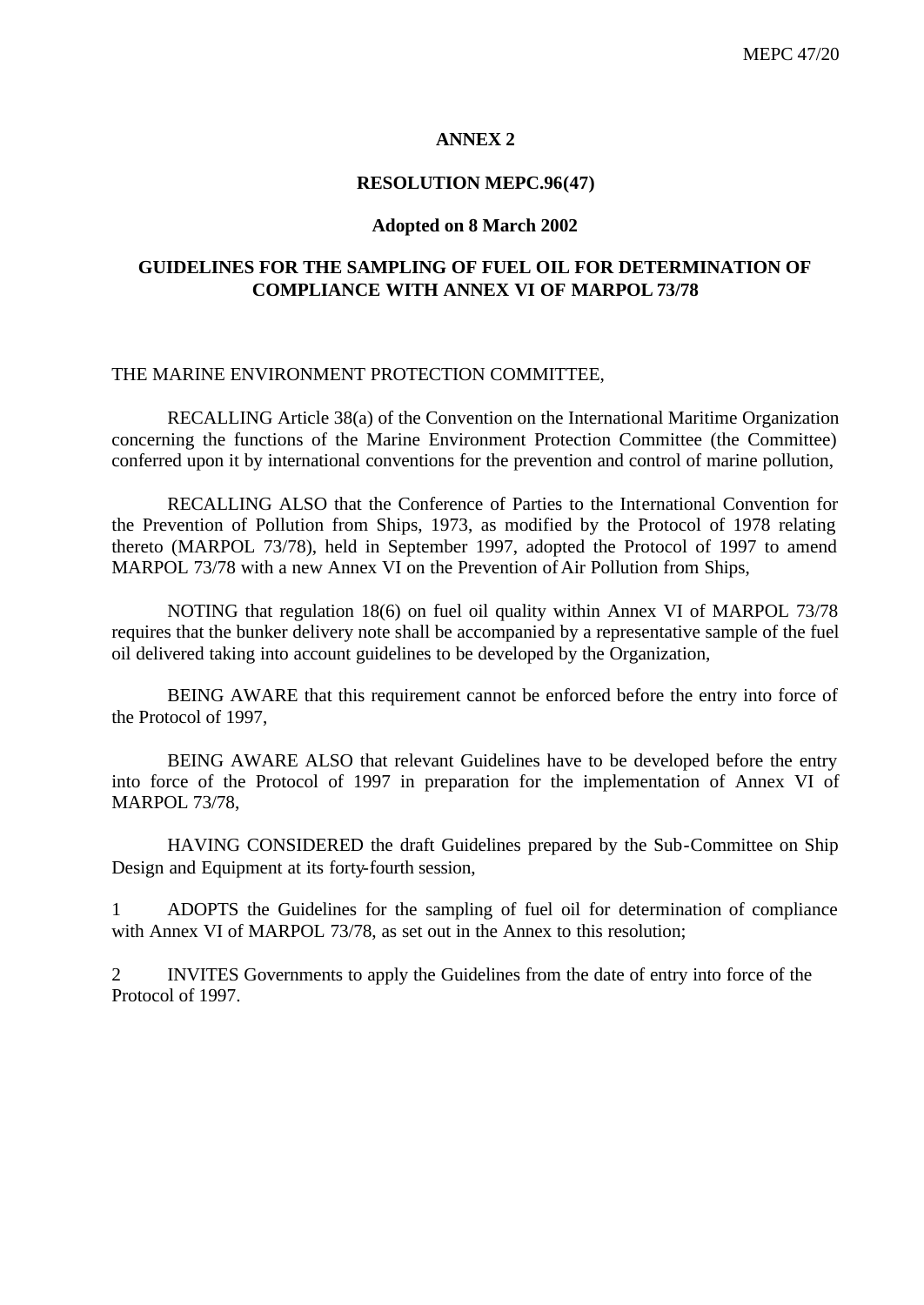#### ANNEX

# **GUIDELINES FOR THE SAMPLING OF FUEL OIL FOR DETERMINATION OF COMPLIANCE WITH ANNEX VI OF MARPOL 73/78**

## **TABLE OF CONTENTS**

|    |                                 | Page |
|----|---------------------------------|------|
| 1. | Preface                         |      |
| 2. | Introduction                    |      |
| 3. | Definitions                     | 3    |
| 4. | Sampling methods                | 3    |
| 5. | Sampling and sample integrity   |      |
| 6. | Sampling location               |      |
| 7. | <b>Retained Sample handling</b> |      |
| 8. | Sealing of the Retained Sample  | 4    |
| 9. | <b>Retained Sample storage</b>  |      |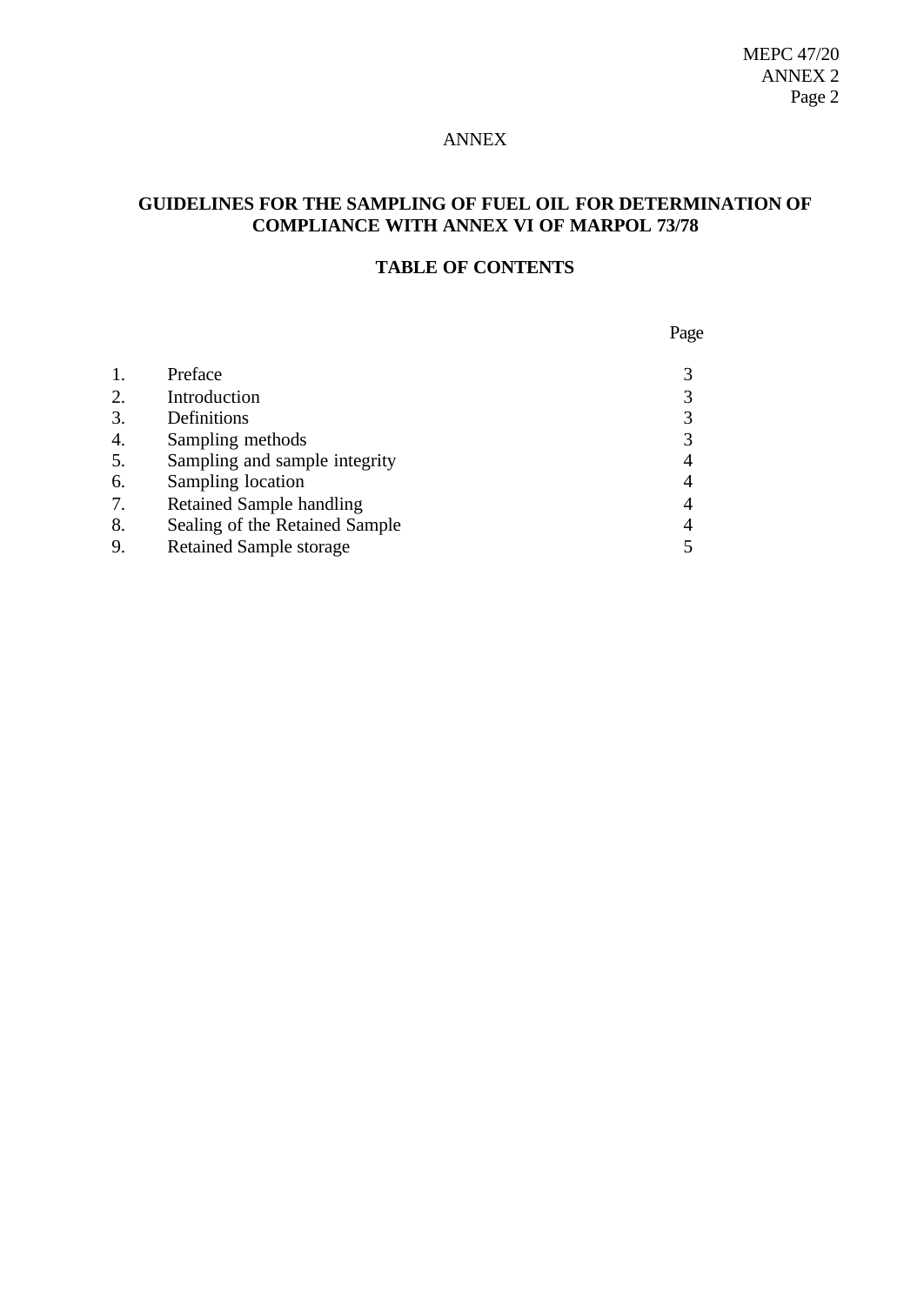#### **1 Preface**

The primary objective of these Guidelines is to establish an agreed method to obtain a representative sample of the fuel oil for combustion purposes delivered for use on board ships.

#### **2 Introduction**

The basis for these Guidelines is regulation 18(3) of Annex VI to MARPOL 73/78, which provides that for each ship subject to regulations 5 and 6 of that Annex, details of fuel oil for combustion purposes delivered to, and used on board the ship, shall be recorded by means of a bunker delivery note which shall contain at least the information specified in appendix V to that Annex. In accordance with regulation 18(6) of Annex VI, the bunker delivery note shall be accompanied by a representative sample of the fuel oil delivered. This sample is to be used solely for determination of compliance with Annex VI of MARPOL 73/78.

## **3 Definitions**

For the purpose of these Guidelines:

*3.1 Supplier's representative* is the individual from the bunker tanker who is responsible for the delivery and documentation or, in the case of deliveries direct from the shore to the ship, the person who is responsible for the delivery and documentation.

*3.2 Ship's representative* is the ship's master or officer in charge who is responsible for receiving bunkers and documentation.

*3.3 Representative sample* is a product specimen having its physical and chemical characteristics identical to the average characteristics of the total volume being sampled.

*3.4 Primary sample* is the representative sample of the fuel delivered to the ship collected throughout the bunkering period obtained by the sampling equipment positioned at the bunker manifold of the receiving ship.

*3.5 Retained sample* is the representative sample in accordance with regulation 18(6) of Annex VI to MARPOL 73/78, of the fuel delivered to the ship derived from the primary sample.

## **4 Sampling methods**

The primary sample should be obtained by one of the following methods:

- .1 manual valve-setting continuous-drip sampler; or
- .2 time-proportional automatic sampler; or
- .3 flow-proportional automatic sampler.

4.2 Sampling equipment should be used in accordance with manufacturer's instructions, or guidelines, as appropriate.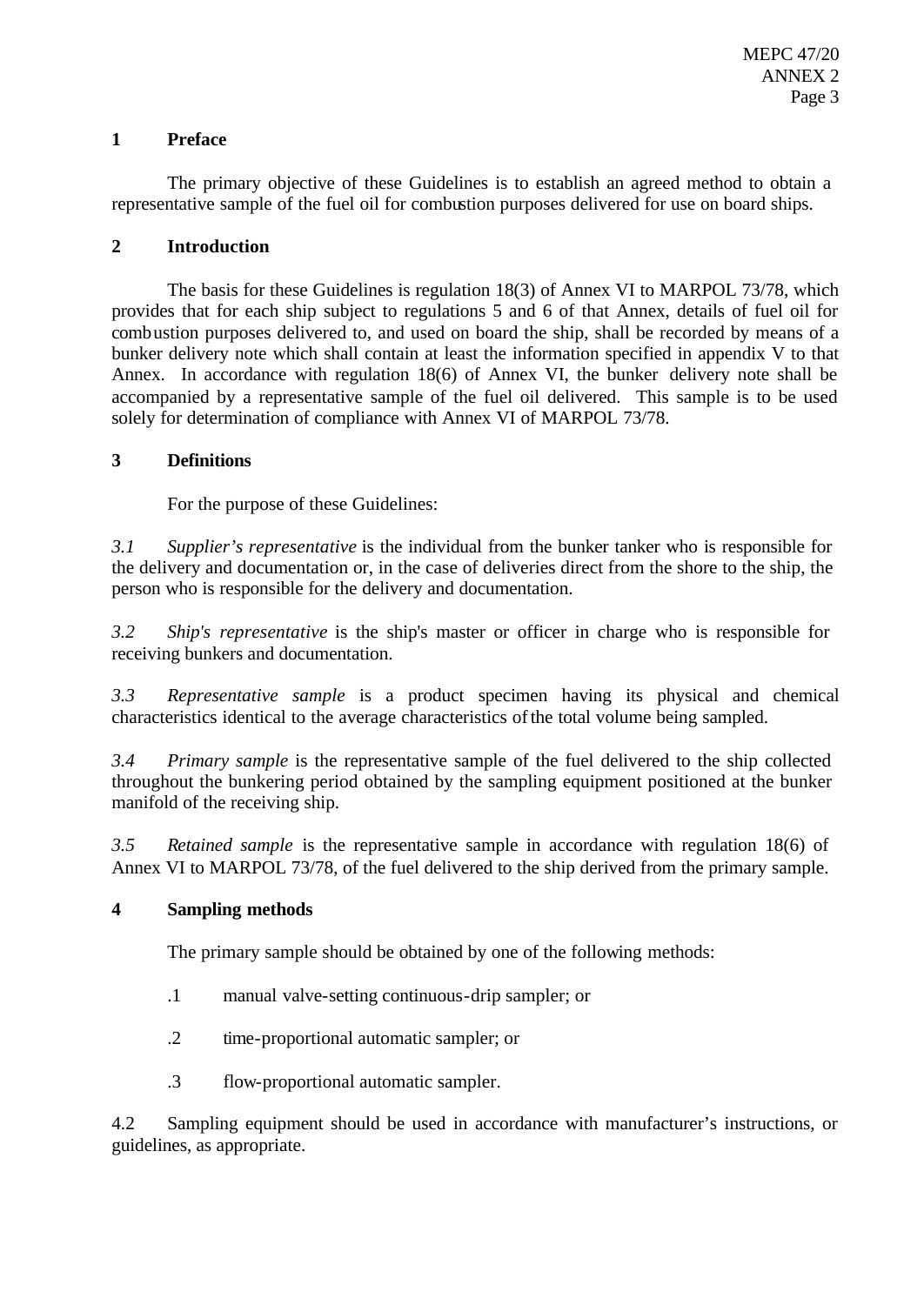#### **5 Sampling and sample integrity**

5.1 A means should be provided to seal the sampling equipment throughout the period of supply.

- 5.2 Attention should be given to:
	- .1 the form of set up of the sampler;
	- .2 the form of the primary sample container;
	- .3 the cleanliness and dryness of the sampler and the primary sample container prior to use;
	- .4 the setting of the means used to control the flow to the primary sample container; and
	- .5 the method to be used to secure the sample from tampering or contamination during the bunker operation.

5.3 The primary sample receiving container should be attached to the sampling equipment and sealed so as to prevent tampering or contamination of the sample throughout the bunker delivery period.

#### **6 Sampling location**

For the purpose of these Guidelines a sample of the fuel delivered to the ship should be obtained at the receiving ship's inlet bunker manifold and should be drawn continuously throughout the bunker delivery period.<sup>\*</sup>

## **7 Retained sample handling**

7.1 The retained sample container should be clean and dry.

7.2 Immediately prior to filling the retained sample container, the primary sample quantity should be thoroughly agitated to ensure that it is homogenous.

7.3 The retained sample should be of sufficient quantity to perform the tests required but should not be less than 400 ml. The container should be filled to 90%  $\pm$  5% capacity and sealed.

## **8 Sealing of the retained sample**

l

8.1 Immediately following collection of the retained sample, a tamper proof security seal with a unique means of identification should be installed by the supplier's representative in the presence of the ship's representative. A label containing the following information should be secured to the retained sample container:

<sup>\*</sup> The phrase "be drawn continuously throughout the bunker delivery period" in paragraph 6 of the Guidelines should be taken to mean continuous collection of drip sample throughout the delivery of bunker fuel covering each bunker delivery note. In case of receiving an amount of bunker fuel necessitating two or more delivery notes, the sampling work may be temporarily stopped to change sample bags and bottles and then resumed as necessary.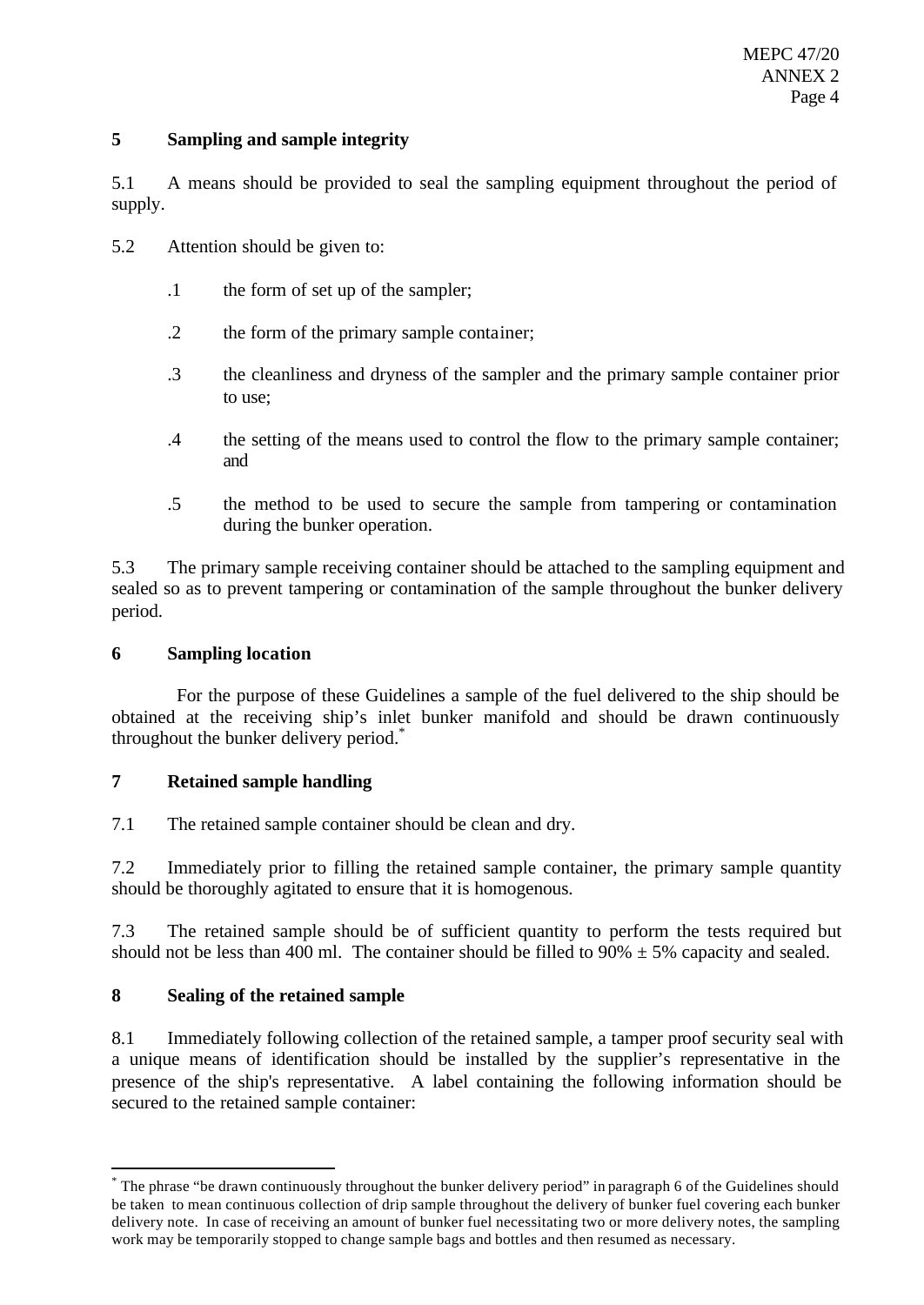- .1 location at which, and the method by which, the sample was drawn;
- .2 date of commencement of delivery;
- .3 name of bunker tanker/bunker installation;
- .4 name and IMO number of the receiving ship;
- .5 signatures and names of the supplier's representative and the ship's representative;
- .6 details of seal identification; and
- .7 bunker grade.

8.2 To facilitate cross-reference details of the seal, identification may also be recorded on the bunker delivery note.

## **9 Retained sample storage**

9.1 The retained sample should be kept in a safe storage location, outside the ship's accommodation, where personnel would not be exposed to vapours which may be released from the sample. Care should be exercised when entering a sample storage location.

9.2 The retained sample should be stored in a sheltered location where it will not be subject to elevated temperatures, preferably at a cool/ambient temperature, and where it will not be exposed to direct sunlight.

9.3 Pursuant to regulation 18(6) of Annex VI of MARPOL 73/78, the retained sample should be retained under the ship's control until the fuel oil is substantially consumed, but in any case for a period of not less than 12 months from the time of delivery.

9.4 The ship's master should develop and maintain a system to keep track of the retained samples.

\*\*\*